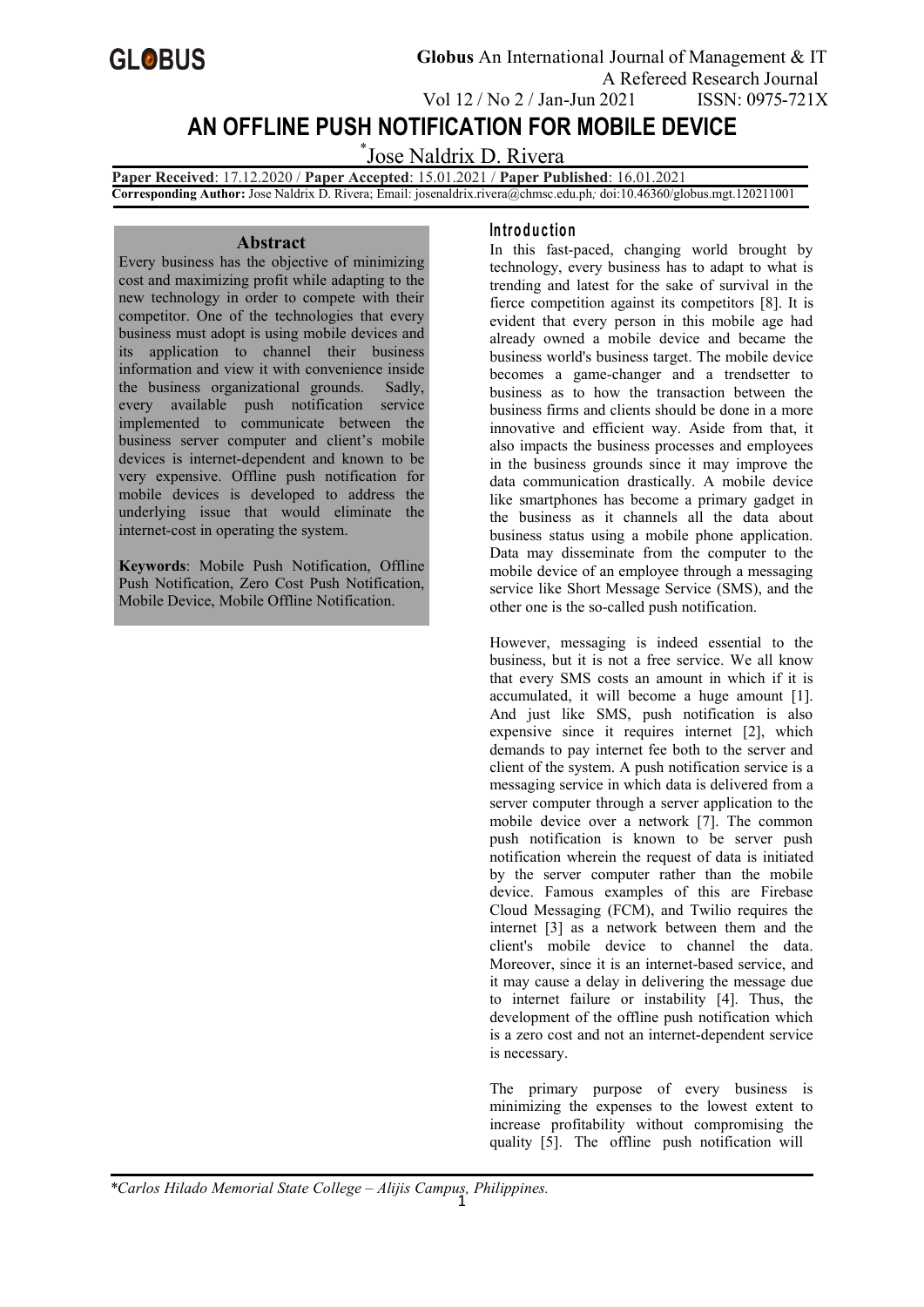become an alternative messaging service to the traditional internet-dependent push notification service that may eliminate the supposed cost for the internet in operating the computerized system within the business organization. Consequently, the delivery of the message to mobile devices will become much smoother and faster since it uses<br>Local Area Network (LAN) to channel the data [6].

The offline push notification is comprised of a pull and push method. The pull method is where the mobile client device connects to the server computer by accessing it through the server  $IP$  and  $\overline{P}$  and  $\overline{P}$  and  $\overline{P}$  and  $\overline{P}$   $\overline{P}$  and  $\overline{P}$   $\overline{P}$   $\overline{P}$   $\overline{P}$   $\overline{P}$   $\overline{P}$   $\overline{P}$   $\overline{P}$   $\overline{P}$   $\overline{P}$   $\overline{P}$   $\overline{P}$  address and sending a request of new messages if  $\|\cdot\|_{\text{spolification}}$ there is any. The push method is where the server sends the new messages as a response to the  $\Box$ request. Hence, there is no intervention of any third-party services to push the messages.

#### **S y s tem A rch ite c tu re**

The system architecture of the offline push notification is shown in Figure 1 which comprises of a mobile device and a server computer both connected in a local area network. The mobile device is a smart phone and has a custom mobile application which configured to execute various functions such as connecting to the custom server application of server computer by accessing the server IP address, requesting of message data and receiving of server response over a local area network (LAN). The server computer has custom server application which is configured to received request, authenticate client mobile device request and sending message data to the client mobile device.

The mobile device and server computer have to be connected in one Local Area Network. The custom mobile application of mobile device must have a feature that allows to enter the IP address and connect to the server in case the IP address changes. Once mobile device is connected to the server over a network, it can now send request to the server of the latest message data. Consequently, the server will receive the request and authenticate it. Authentication of request is needed to verify client's request if request belongs to the recommended custom mobile application to keep the server resources secured and protected. After the request is authenticated and found out that it is a legit request, the server computer will respond to the request of getting latest message data. The response is a JSON formatted string that contains message ID and message Content. Then, the custom mobile application of mobile device will receive the JSON response from the server over a LAN. The JSON response will be parse by the custom mobile application and convert into string data. Finally, the push notification feature of the mobile device will be activated through

operating system push notification service (OSPNS) with the string data as content of the push notification.



**F ig u re 1 : A n O fflin e P u sh N o tific a tio n O p e ra tion a l F ram ew o rk**

#### **Sy s tem D e v e lo pm en t**

In developing the offline push notification, both the hardware and software must be established as described in the system architecture.

For the hardware component, the mobile device for client side, server computer for server side and router for network between the client and the server. The idea of offline push notification is applicable in any mobile device and any operating system such as Android OS, iPhone OS, BlackBerry OS, Symbian OS, etc. The server computer specification must at least handle receiving multiple request and process multiple request responses from or to smart phone. The router is needed for establishing the network between the mobile device and server computer. Router doesn't need to connect to the internet since there is no third-party internet-based service needed.

For the software component, custom mobile application for mobile device and custom server application for the server computer must be developed. The custom mobile application can be an android application, iOS application, or any mobile-based application.

In developing the mobile application following feature must be developed:

- Server access dashboard for dynamically connecting to the server application of the server by inputting the IP address and security code issued by the server application as shown in Figure 2;
- Background task execution of requesting new messages;
- Receiving of the JSON formatted data response of the server;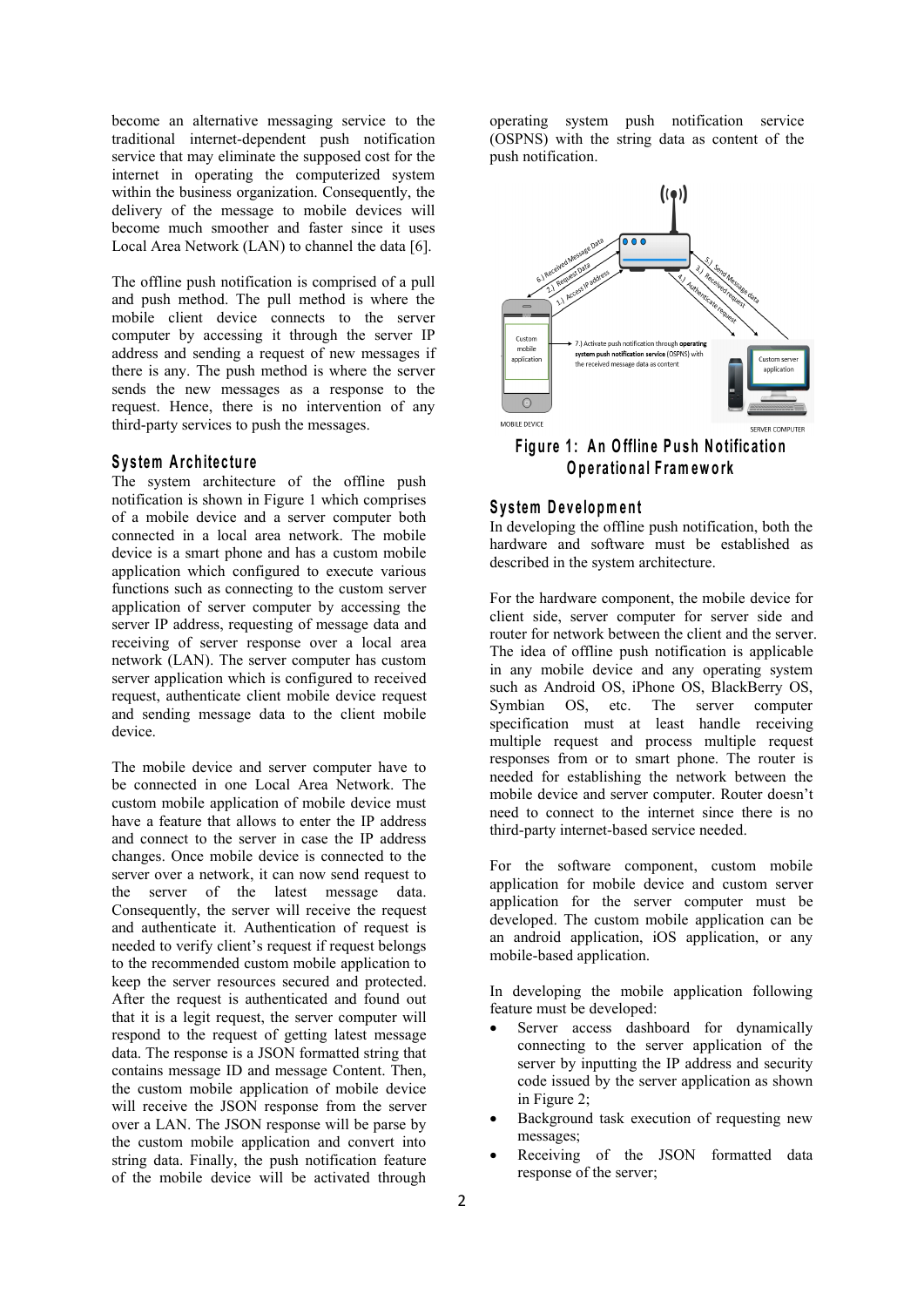- Parsing JSON formatted data into string data;
- Activating push notification through operating system push notification service (OSPNS) with the string data as content of the push notification;
- Inserting the new message data in mobile device database.



### Figure 2: Server Access Dashboard of **C u s tom Mo b ile A p p lica tio n**

The mobile application should be connected to the network where the server computer also connected with. Then, the mobile device user uses the server access dashboard module allowing the custom mobile application to access dynamically the server by inputting the server IP address and the security code issued by the custom server application. The security code will be an authentication token as arranged client mobile device access the resources of the server. Once the request is authenticated and server access is successfully established, the custom mobile application will now request new messages to the server through a background task execution. Background task execution is triggered from time to time while the application is running to get new message data from server. The request will later on be responded by the server through sending new message in a JSON formatted data. The client mobile device will receive the JSON response<br>using the custom mobile application and parse into using the custom mobile application and parse into a string data. Then, the push notification of the mobile device is activated with the string data as content. Lastly, the new message data will be inserted to the mobile device database such as SQLite. New message data must be stored in the mobile device database to avoid the requesting duplicate message to the server and also allows the user to view old messages even disconnected to the network.

In developing the custom server application following feature must be developed:

Authentication functionality of the client

request;

- Query message record from the server database and parse into a JSON formatted data;
- JSON formatted data is arranged into "message\_id" index and "message\_content" index as shown in Figure 3.

```
\overline{1}\{"message_id": "1"
    "message_content": "Sample message 1"
  \} ,
  ₹
     "message_id": "2",
     "message_content": "Sample message 2"
\overline{1}
```
### **F ig u re3 . JSO N fo rm a tted D a ta o f M e s s ag e s from Server**

The custom sever application can be a web based application or a desktop application which provide data to the connected client mobile device through JSON REST API. The server computer receives a request of new messages from a client mobile device over a Local Area Network (LAN). Then, the server will authenticate the client request if it is from a legitimate client computing device. If it turns out that it is legitimate after authentication, the server computer will query a message record from the server database and parse the queried data into a JSON formatted data. The JSON formatted data contains the new messages into a "message id" and "message\_content".



## **F ig u re 4 : A n O fflin e P u sh N o tific a tio n D a ta F low**

To further illustrate the offline push notification as shown in Figure 4, the custom mobile application should be installed in a mobile device and connect to the LAN where the server computer also connects. When the mobile device successfully connects to the LAN, it can now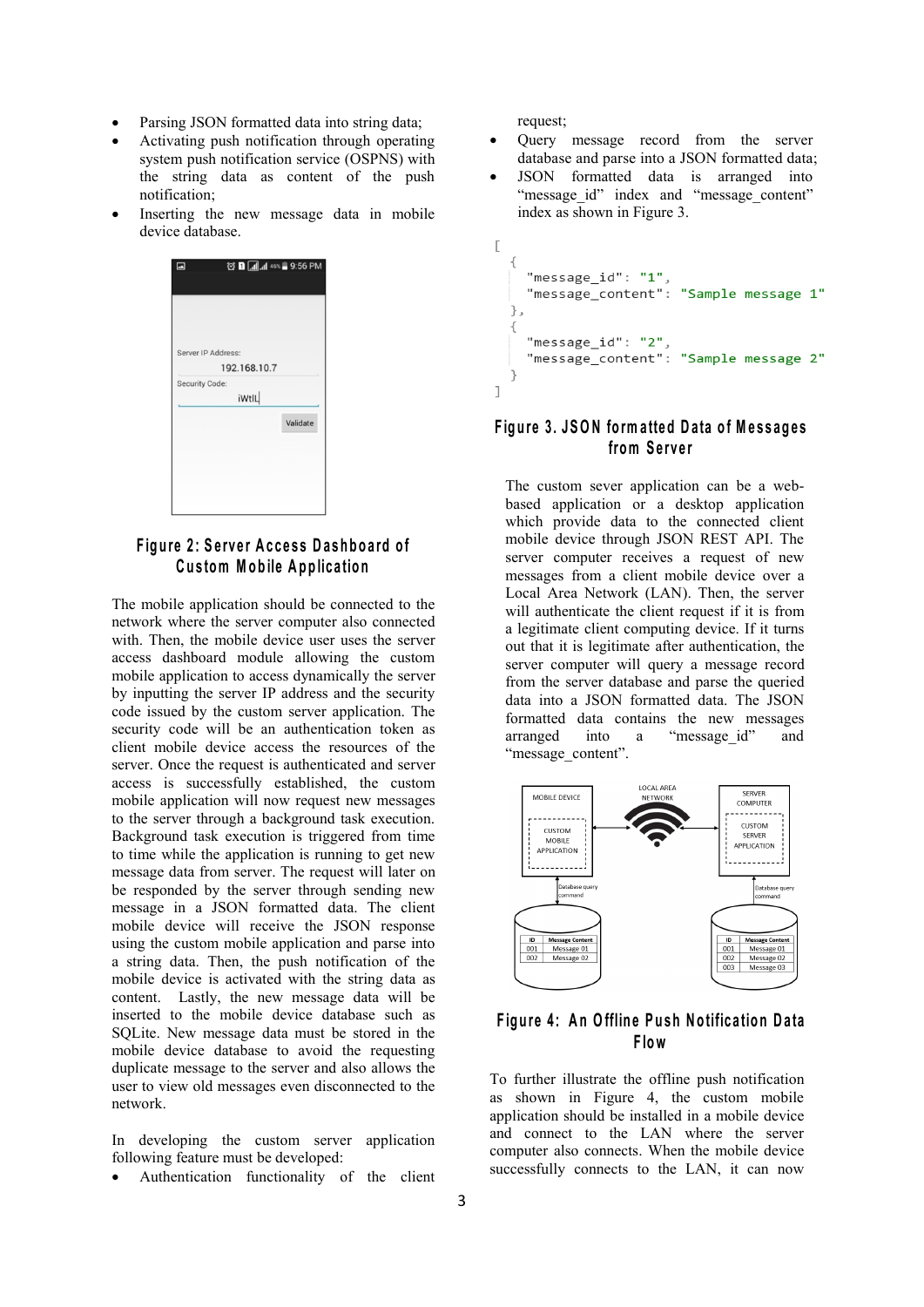access the server computer through the server IP address. The user must input the IP address in the server access dashboard (Figure 2) of custom mobile application. The request access will be validated by the server computer through custom server application. Once the request is validated, the server will respond a success message to the mobile device implying that the server access is successful. The custom mobile application now can execute its background task functionality to request the new messages from the server. The background task request is executed from time to time. Then, the server receives the client request of new messages and authenticate the said request. When the server authenticates that the request is

from a legitimate client, the server will now query the new messages from the server database and parse the queried data into a JSON formatted data. The JSON formatted data will be sent to the mobile device as response of the server computer to the client request. The mobile device will receive the JSON formatted data through the custom mobile application and parse it into a string data. The mobile device will then active the push notification service and use the said string as message content. When the user clicks the push notification in mobile device, it will redirect to the custom mobile application and saves the string data into the mobile device database together its "message id" as shown in Figure 5.

| SQLite Manager - C:\Users\naldrix\Desktop\SQLiteDBases\SIS      |           |                           |                           |                          |                    |  |
|-----------------------------------------------------------------|-----------|---------------------------|---------------------------|--------------------------|--------------------|--|
| Database Table Index View Trigger Tools Help                    |           |                           |                           |                          |                    |  |
| 28 B ゴ f f(x) ゴ ゴ ゴ ゴ                                           | Directory | ٠                         | (Select Profile Database) | $\overline{\phantom{0}}$ | Go                 |  |
| <b>CUSTOM APP DATABASE</b>                                      | $\cdot$   | Structure Browse & Search |                           | Execute SQL              | <b>DB</b> Settings |  |
| $\triangleright$ Master Table (1)<br>$\triangleleft$ Tables (3) |           | TABLE message             |                           | Search                   | Show All           |  |
| $\triangleright$ android metadata                               |           | message id                |                           | message content          |                    |  |
| $\triangleright$ sqlite sequence                                |           |                           |                           |                          | Sample message 1   |  |
| $\rangle$ message                                               |           |                           |                           |                          | Sample message 2   |  |
| $N$ <i>Viener (O)</i>                                           |           |                           |                           |                          |                    |  |

**F ig u re 5 : M o b ile D a tab a se**

### **D is cu s s io n**

It is really important to build a JSON REST API on the part of the server and allow the mobile application to access it and extract the needed data. In the Figure 3, it shows us how the developer should arrange the message data from the server which will later be sent as per request by the mobile device client. The JSON data will be acquired through Background task execution code from time to time and validate if there is a unique "message id" as it compares to the mobile database. When unavailable "message id" is detected, push notification alert will trigger and may redirect into the application if clicked by the userand save the said unique "message id" and "message content" in the mobile database to avoid renotification and still be accessible when user desire to read the previous messages received by the mobile device.

The offline push notification has already tested when the researcher had to develop a visitor management system that may be able to send visit notification to the faculty and staff mobile device [9]. The researcher had to develop it offline to establish a pure offline system and not urge the Carlos Hilado Memorial State College to invest in the internet fee to operate the system, which may add burden to the school budget.

Through the developed mobile device application with the feature of offline messaging service using push notification, the server can able to communicate to the connected mobile devices by

sharing server textual data. The potential data sharing of offline push notification concept from the server not only involves textual data but also images as it proves in the developed application submitted in the Google Play[9].

#### $C$  onclusion

In this research, an offline push notification was developed. The offline push notification becomes an alternative to the internet-dependent push notification services that provide messaging service to the client's mobile devices. The developed prototype of the offline push notification needs no internet in operating it. Thus, the internet cost is out of the picture during the use of the offline push notification. The mobile device which has the custom mobile application sends a request to the server computer, and the server responds to the request by sending message data. The message data is then received by the mobile device and triggers the activation of the operating system push notification services. The content of the push notification is taken from the message data received from the server computer. The push notification now appears on the mobile device, and the user can read the notification message. As the user finishes reading and clicks the push notification, it redirects to the custom mobile application and displays the full body of the message. The message is also inserted into the mobile device database to become historical data and able to be read even disconnected to the